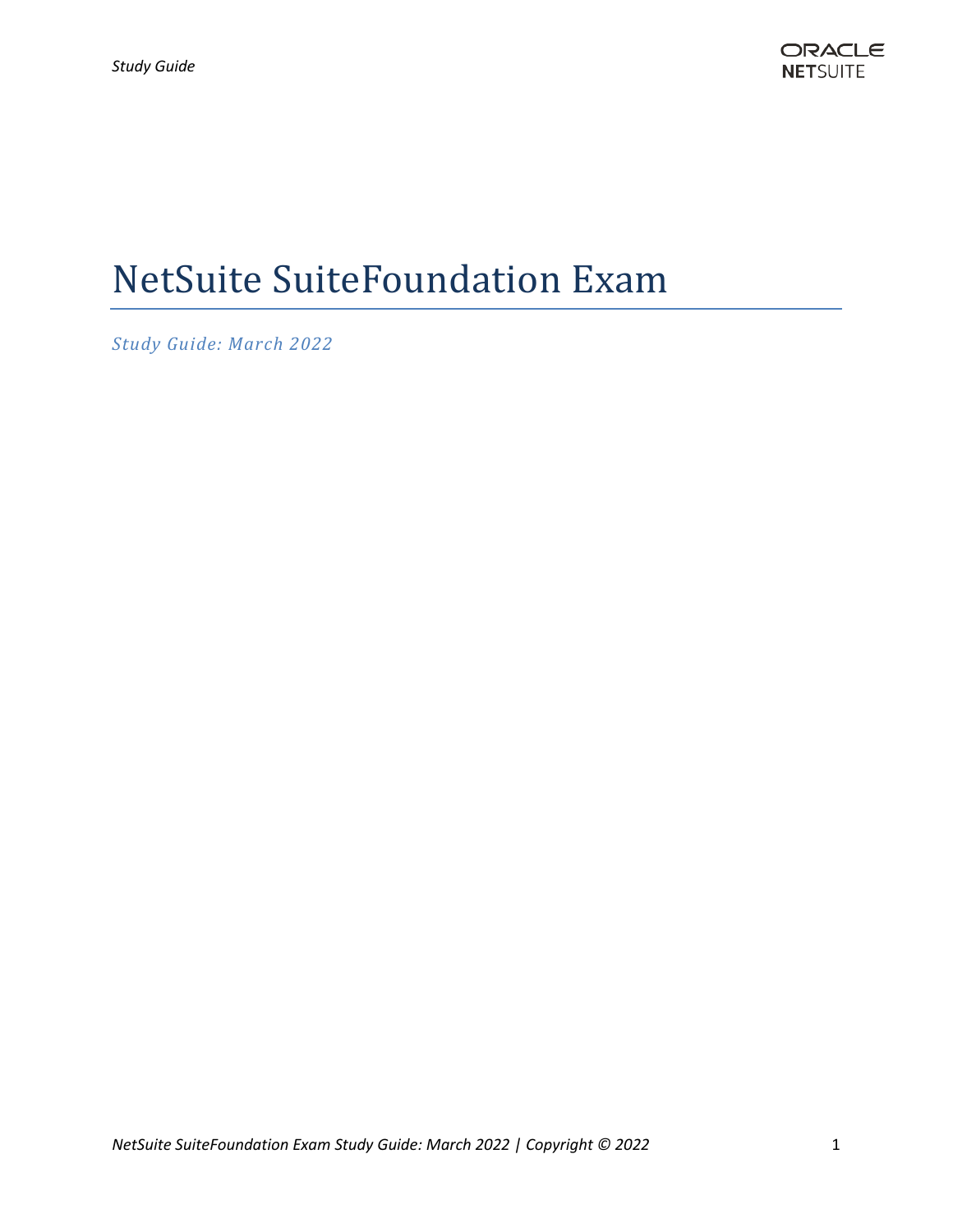

# **Contents**

| Identify the general functionality of classifications/subsidiaries on both transactions and reporting.7 |
|---------------------------------------------------------------------------------------------------------|
| Define the uses of these SuiteBuilder elements: Custom Forms, Custom Fields, Custom Record              |
|                                                                                                         |
|                                                                                                         |
|                                                                                                         |
| Identify options for optimizing browser experience and NetSuite system performance. 7                   |
|                                                                                                         |
| Identify differences in the Shortcut dashboard portlet over the Shortcut menu icon 8                    |
| Identify tools for organizing daily activities, communicating, and sharing documents.  8                |
|                                                                                                         |
|                                                                                                         |
|                                                                                                         |
|                                                                                                         |
|                                                                                                         |
|                                                                                                         |
| Identify how Sales Order form impacts downstream transactions and future GL impact 9                    |
|                                                                                                         |
|                                                                                                         |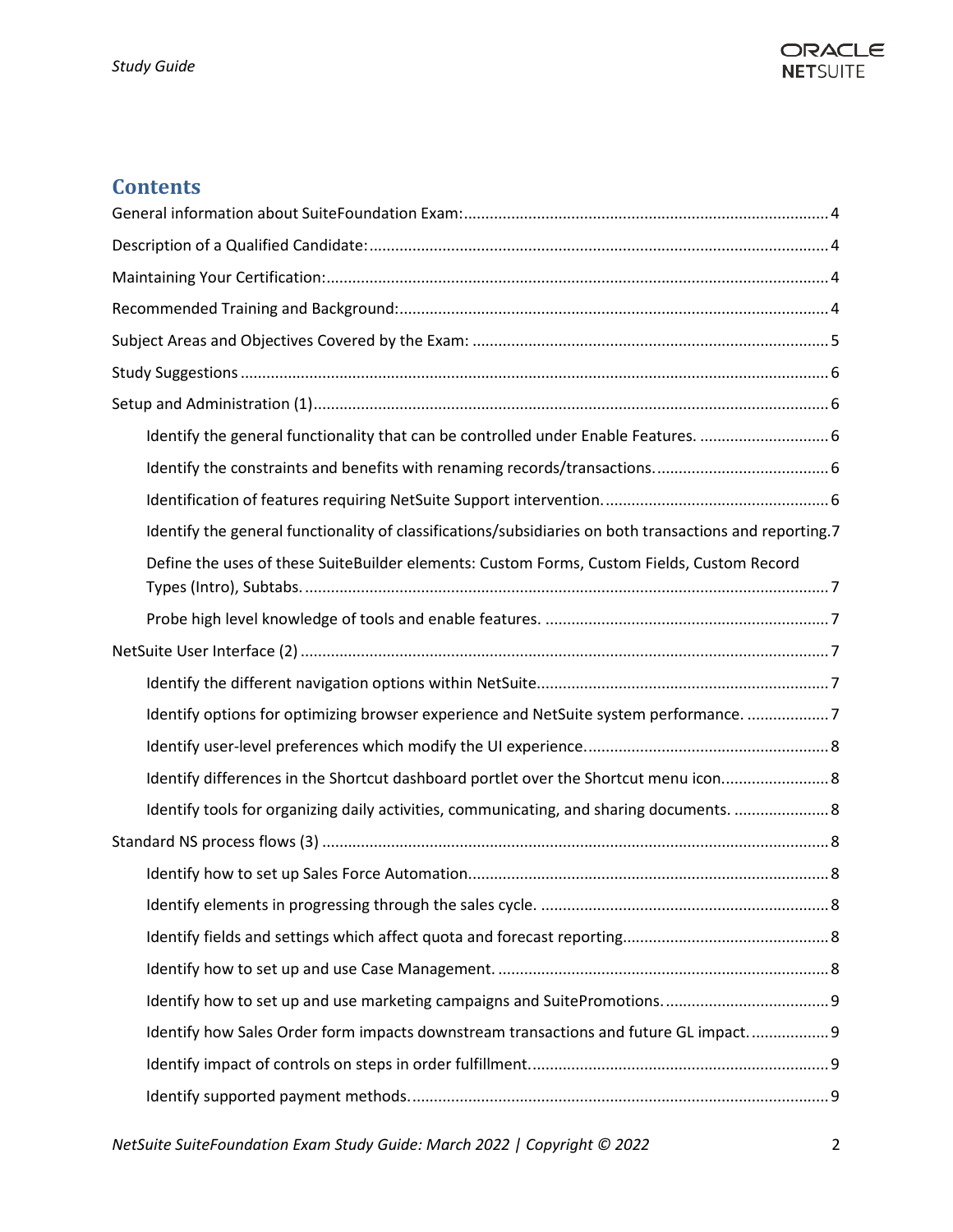## ORACLE **NETSUITE**

| Identify how Return Authorization form impacts downstream transactions and future GL impact.  9     |  |
|-----------------------------------------------------------------------------------------------------|--|
| Identify impact of controls on steps in Return Management and issuing refunds.                      |  |
|                                                                                                     |  |
|                                                                                                     |  |
| Identify the functionality of advanced inventory features and potential impacts of enabling them.10 |  |
|                                                                                                     |  |
|                                                                                                     |  |
|                                                                                                     |  |
| Identify controls and steps in Accounts Payable transactions processes and their GL impacts.  10    |  |
|                                                                                                     |  |
|                                                                                                     |  |
|                                                                                                     |  |
|                                                                                                     |  |
| Define the use of the following data management tools: Inline Editing, Mass Updates, csv imports,   |  |
|                                                                                                     |  |
|                                                                                                     |  |
| Identify the resources to use to locate information on help, functionality, SuiteApp, enhancements, |  |
| Identify resources to learn about NetSuite Release Cycles and New Features 12                       |  |
|                                                                                                     |  |
|                                                                                                     |  |
|                                                                                                     |  |
|                                                                                                     |  |
|                                                                                                     |  |
|                                                                                                     |  |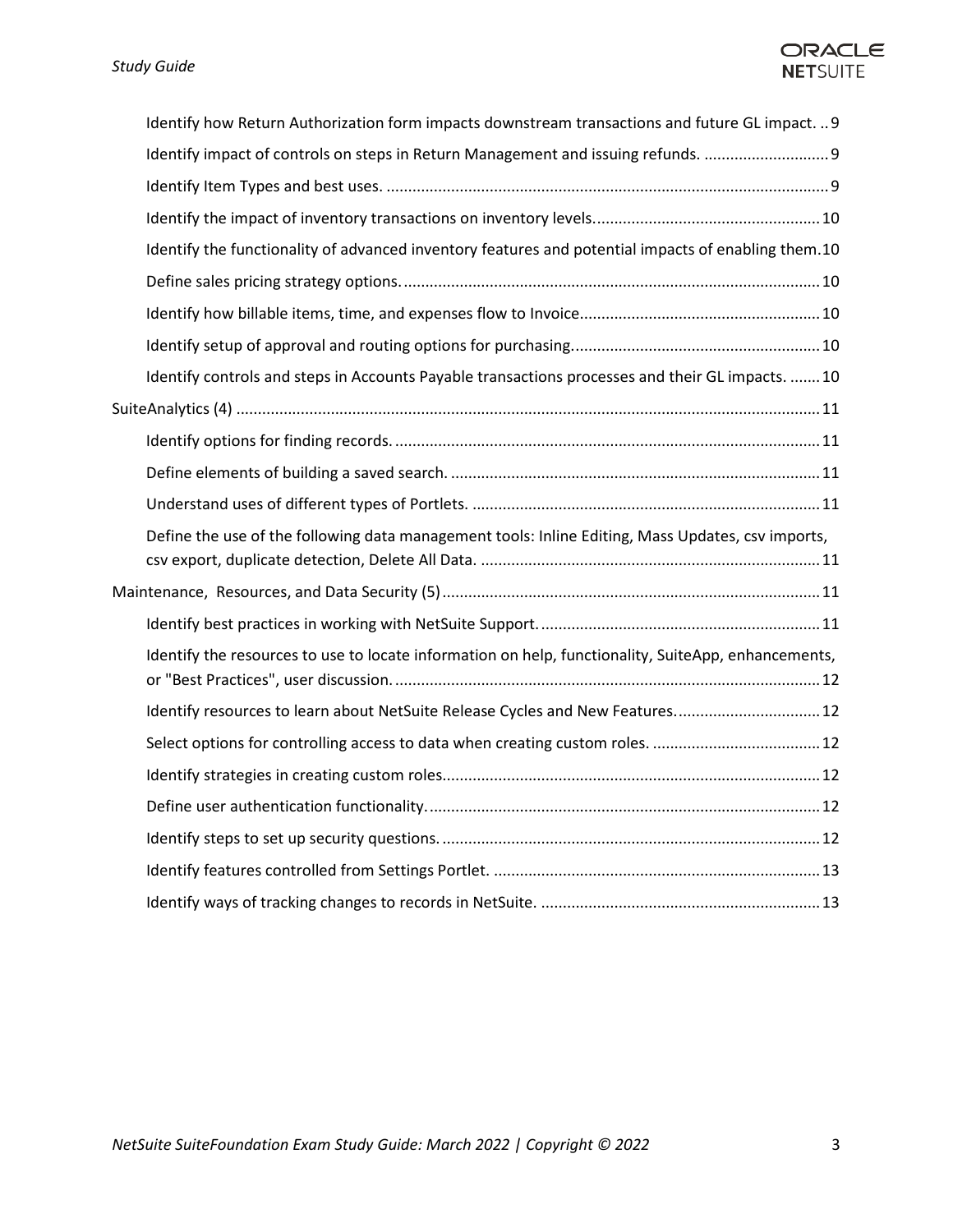# <span id="page-3-0"></span>**General information about SuiteFoundation Exam:**

Passing this exam confirms that you have the foundational knowledge necessary to navigate around the NetSuite system and understand core NetSuite functionality. The credential awarded for passing this exam is SuiteFoundation Certified.

Conditions:

- This will be a proctored examination.
- No written or online reference materials may be used during the exam.
- 80 minutes allotted to complete 65 multiple-choice questions.

# <span id="page-3-1"></span>**Description of a Qualified Candidate:**

The candidate can work with the NetSuite product and has a basic understanding of the following concepts and features covered in the ERP: Fundamentals and NetSuite: Administrator Fundamentals courses:

- Features and standard modules (i.e., CRM, ERP)
- Company and user preferences
- Relationship of users, roles, and permissions
- Customization options of the user interface
- Dashboards, reports, and searches
- Standard record types and how they are structured
- NetSuite product release process

# <span id="page-3-2"></span>**Maintaining Your Certification:**

<span id="page-3-3"></span>For details about retake policy and ongoing requirements to maintain your certification or examination status, see th[e NS Certification Policy](https://nlcorp.app.netsuite.com/core/media/media.nl?id=10263318&c=NLCORP&h=85a2c6855f4bceb543de&_xt=.pdf&vid=NssTkZiuAqSrhUqg&chrole=17&ck=A8sT4JiuAqKrhWgJ&cktime=175790&promocode=&promocodeaction=overwrite&sj=wR4lSDaypsJeD0uCGk2Q6Zsxb%3B1591912645%3B908834000) available on th[e NS Certification webpage.](https://www.netsuite.com/portal/services/training/suite-training/netsuite-certification.shtml)

## **Recommended Training and Background:**

#### **Recommended Training Courses:**

- [ERP: Fundamentals](https://www.netsuite.com/portal/services/training/suite-training/description-erp-fundamentals.shtml) (3 days)
- [NetSuite: Administrator Fundamentals](http://www.netsuite.com/portal/services/training/description-administrator-fundamentals.shtml) (2 days)
- [NetSuite Certification: SuiteFoundation Exam Preparation](http://www.netsuite.com/portal/services/training/suite-foundation-exam-preparation.shtml) (2 days)
- [Sales Force Automation: Fundamentals](http://www.netsuite.com/portal/services/training/sfa-fundamentals.shtml) (2 days)

*NetSuite SuiteFoundation Exam Study Guide: March 2022 | Copyright © 2022* 4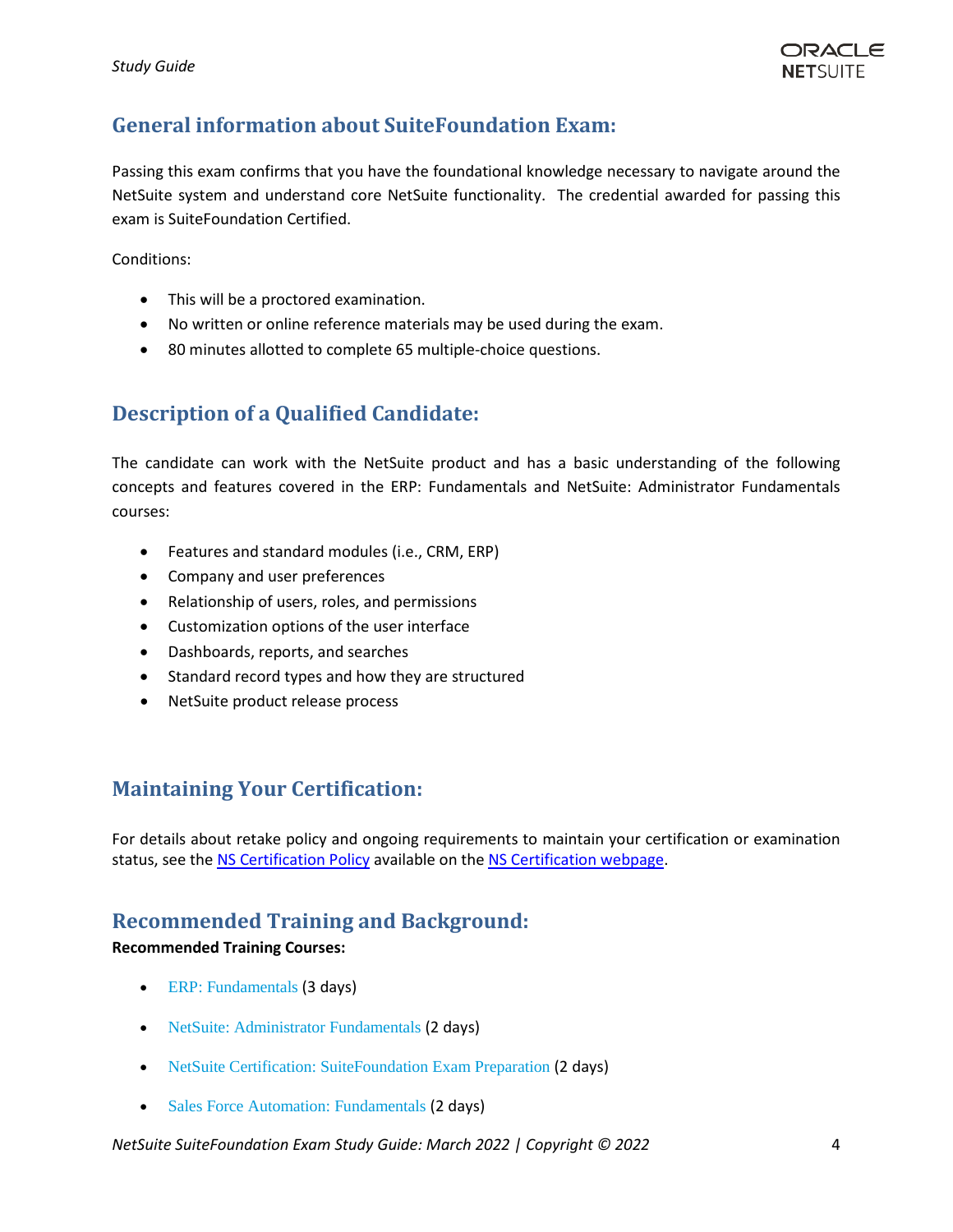- [SuiteAnalytics: Financial Reports and Searches](http://www.netsuite.com/portal/services/training/description-suite-analytics-financial-report.shtml) (2 days)
- Marketing Automation Workshop (2 days)

#### **Recommended Skill Level:**

Three to six months' experience administering the NetSuite application or equivalent knowledge.

# <span id="page-4-0"></span>**Subject Areas and Objectives Covered by the Exam:**

Below is a detailed list of test topics:

| Subject                                        | <b>Objective</b>                                                                                                      |
|------------------------------------------------|-----------------------------------------------------------------------------------------------------------------------|
| Setup and<br><b>Administration</b><br>(1)      | Identify the general functionality that can be controlled under Enable Features.                                      |
|                                                | Identify the constraints and benefits with renaming records/transactions.                                             |
|                                                | Identification of NetSuite features requiring NetSuite Support Intervention.                                          |
|                                                | Identify the general functionality of classifications/subsidiaries on both transactions and<br>reporting.             |
|                                                | Define the uses of these SuiteBuilder elements: Custom Forms, Custom Fields, Custom Record<br>Types (Intro), Subtabs. |
|                                                | Probe high level knowledge of tools and enable features.                                                              |
| <b>NetSuite User</b>                           | Identify the different navigation options within NetSuite.                                                            |
|                                                | Identify options for optimizing browser experience and NetSuite system performance.                                   |
|                                                | Identify user-level preferences which modify the UI experience.                                                       |
| Interface (2)                                  | Identify differences in the Shortcut dashboard portlet over the Shortcut menu icon.                                   |
|                                                | Identify tools for organizing daily activities, communicating, and sharing documents.                                 |
|                                                | Identify how to set up Sales Force Automation.                                                                        |
| <b>Standard</b><br>NS.<br>process flows<br>(3) | Identify elements in progressing through the sales cycle.                                                             |
|                                                | Identify fields and settings which affect quota and forecast reporting.                                               |
|                                                | Identify how to set up and use Case Management.                                                                       |
|                                                | Identify how to set up and use Marketing Campaigns and SuitePromotions.                                               |
|                                                | Identify how Sales Order form impacts downstream transactions and future GL impact.                                   |
|                                                | Identify impact of controls on steps in order fulfillment.                                                            |
|                                                | Identify supported payment methods.                                                                                   |
|                                                | Identify how Return Authorization form impacts downstream transactions and future GL<br>impact.                       |
|                                                | Identify impact of controls on steps in Return Management and issuing refunds.                                        |
|                                                | Identify Item Types and best uses.                                                                                    |
|                                                | Identify the impact of inventory transactions on inventory levels.                                                    |
|                                                | Identify the functionality of advanced inventory features and potential impacts of enabling                           |
|                                                | them.                                                                                                                 |
|                                                | Define sales pricing strategy options.                                                                                |
|                                                | Identify how billable items, time, and expenses flow to Invoice.                                                      |
|                                                | Identify setup of approval and routing options for purchasing.                                                        |
|                                                | Identify controls and steps in Accounts Payable transactions processes and their GL impacts.                          |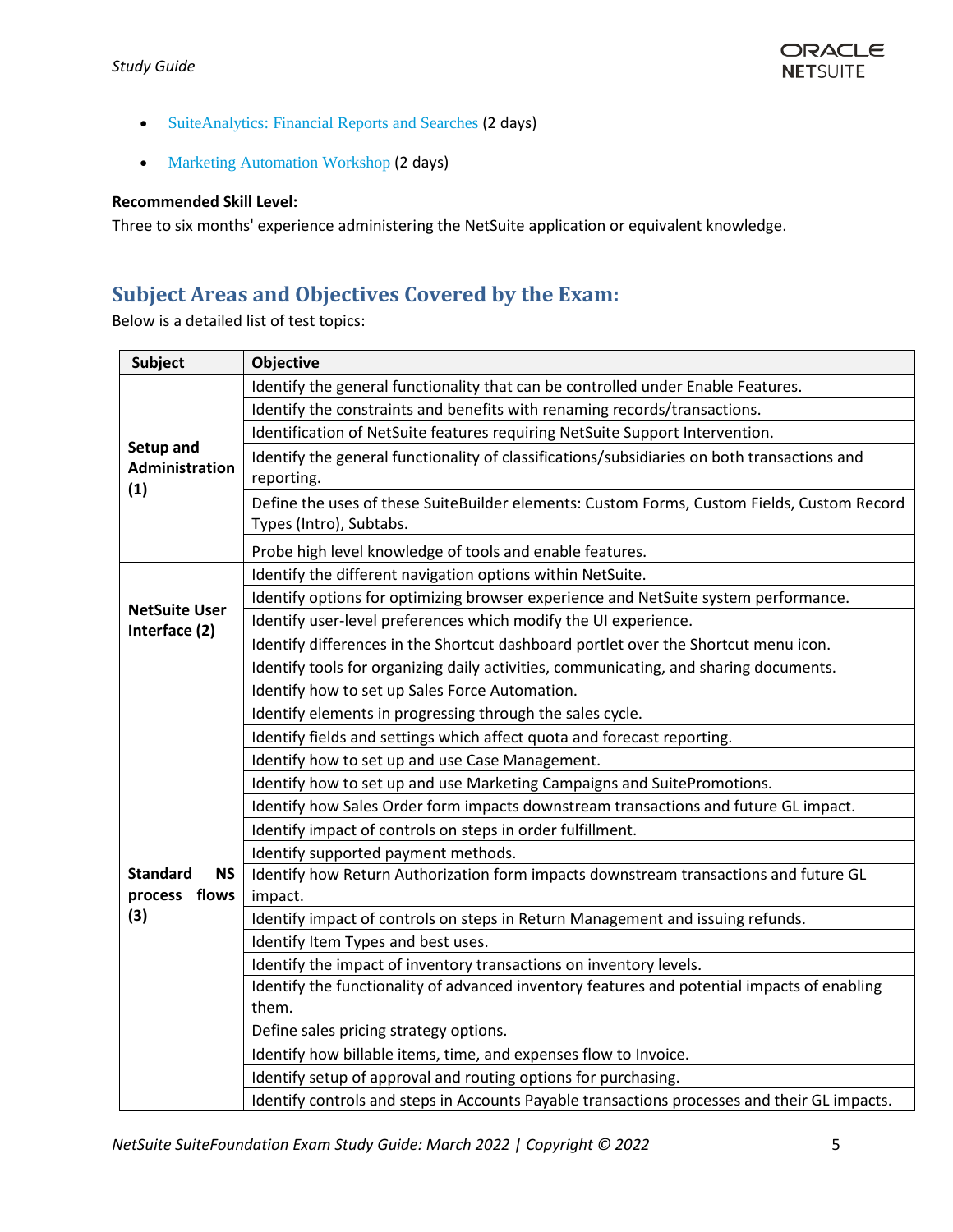

| <b>SuiteAnalytics</b><br>(4)<br><b>SuiteAnalytics</b><br>(4)  | Identify options for finding records.                                                                                                        |
|---------------------------------------------------------------|----------------------------------------------------------------------------------------------------------------------------------------------|
|                                                               | Define elements of building a saved search.                                                                                                  |
|                                                               | Understand uses of different types of Portlet types.                                                                                         |
|                                                               | Define the use of the following data management tools: Inline Editing, Mass Updates, CSV<br>imports, CSV export, Duplicate Detection.        |
| Maintenance,<br>Resources, and<br><b>Data Security</b><br>(5) | Identify best practices in working with NetSuite Support.                                                                                    |
|                                                               | Identify the resources to use to locate information on help, functionality, SuiteApp,<br>enhancements, or "Best Practices", user discussion. |
|                                                               | Identify resources to learn about NetSuite Release Cycles and New Features.                                                                  |
|                                                               | Select options for controlling access to data when creating custom roles.                                                                    |
|                                                               | Identify strategies in creating custom roles.                                                                                                |
|                                                               | Identify importance of setting up security questions.                                                                                        |
|                                                               | Identify what can be controlled from Settings Portlet.                                                                                       |
|                                                               | Define user authentication functionality.                                                                                                    |
|                                                               | Identify ways of tracking changes to records in NetSuite.                                                                                    |

# <span id="page-5-1"></span><span id="page-5-0"></span>**Study Suggestions**

# **Setup and Administration (1)**

## <span id="page-5-2"></span>**Identify the general functionality that can be controlled under Enable Features.**

**How to Study:** Review functionality that is turned on under Enable Features. Understand the impact of turning each feature on or off. Do not worry about which subtab specifically. Contrast Enable Features | General Preferences| Home > Set Preferences | Accounting Preferences.

**Courses addressing this topic:** ERP: Fundamentals, NetSuite Certification: SuiteFoundation Exam Preparation

#### <span id="page-5-3"></span>**Identify the constraints and benefits with renaming records/transactions.**

**How to study:** Search SuiteAnswers keywords: Renaming Record/Transactions. Review Topic in ERP Fundamentals Course: Best practices: Renaming Records and Transactions, Naming conventions.

**Courses addressing this topic:** ERP Fundamentals: Module: Overview of Account Configuration and Processes, SuiteFoundation Exam Preparation

#### <span id="page-5-4"></span>**Identification of features requiring NetSuite Support intervention.**

How to study: Review these SuiteAnswers topics: Enabling the Multi-Location Inventory Feature; other SuiteAnswers topic titles related to Enabled Features, or check the questions for features referenced, then look for the matching SuiteAnswers topic

**Courses addressing this topic:** Administrator Fundamentals, SuiteFoundation Exam Preparation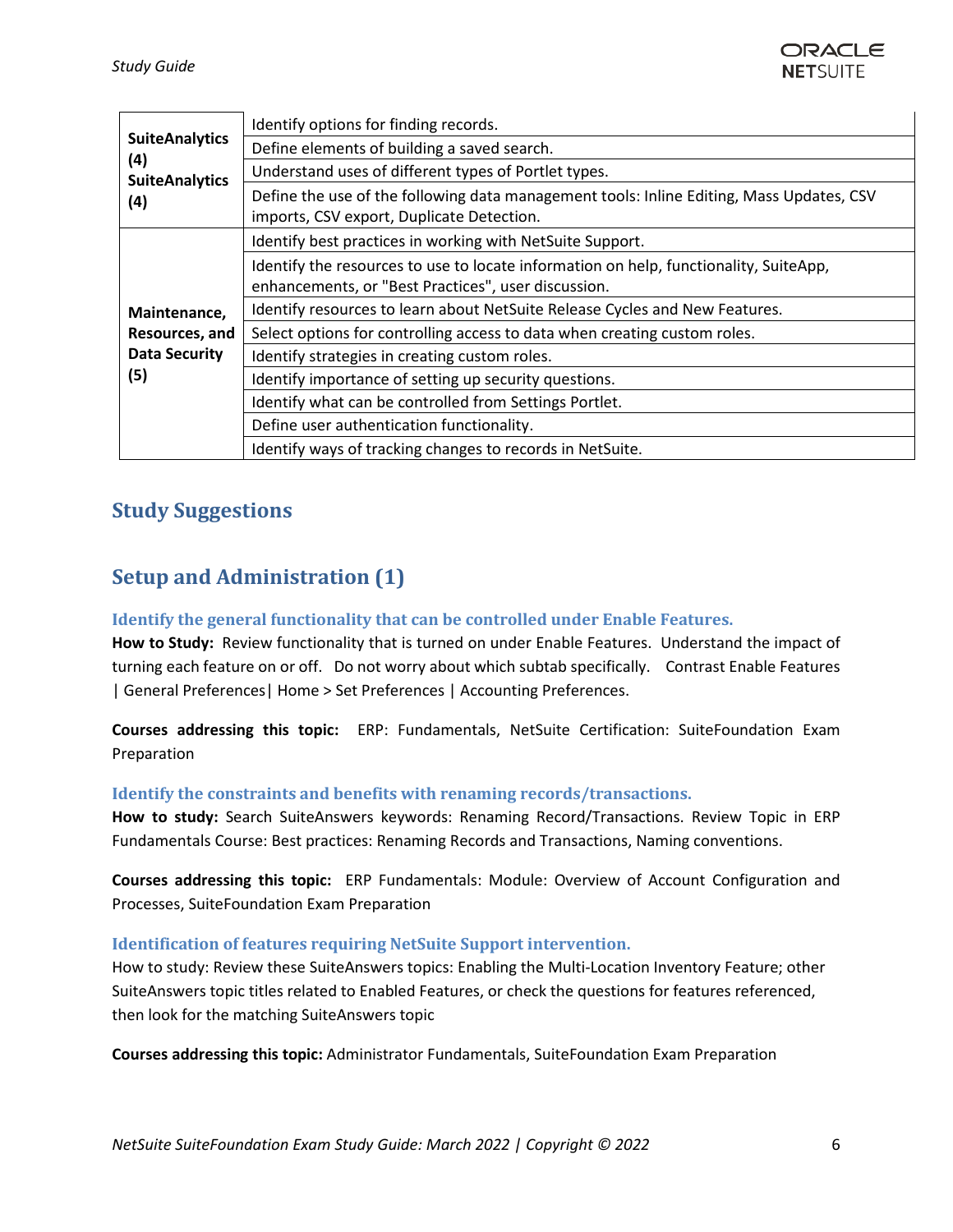## <span id="page-6-0"></span>**Identify the general functionality of classifications/subsidiaries on both transactions and reporting.**

**How to Study:** Search SuiteAnswers keywords: Departments, Classes, Locations, Subsidiaries, Accounts. SuiteAnswers Topics: Restricting Access to Records by Department. Considerations to think about: What is unique about the D|C|L functions for reporting, and how do they work with NetSuite standard functions like: reports, searches, budgets, roles/permission, commissions. How do they work with each other?

**Courses addressing this topic:** ERP: Fundamentals, NetSuite Certification: SuiteFoundation Exam Preparation

## <span id="page-6-1"></span>**Define the uses of these SuiteBuilder elements: Custom Forms, Custom Fields, Custom Record Types (Intro), Subtabs.**

**How to Study:** Review steps to create Custom Forms, Custom Fields, Custom Record Types (Intro), Subtabs.

**Courses addressing this topic:** ERP: Fundamentals, NetSuite: Administrator Fundamentals, NetSuite Certification: SuiteFoundation Exam Preparation

#### <span id="page-6-2"></span>**Probe high level knowledge of tools and enable features.**

**How to study:** Review: Installed Bundles, SuiteApps, SuiteFlow. Not asking about specific subtabs on Enable features.

**Courses addressing this topic:** ERP Fundamentals, Administrator Fundamentals, SuiteFoundation Exam Preparation

# <span id="page-6-3"></span>**NetSuite User Interface (2)**

## <span id="page-6-4"></span>**Identify the different navigation options within NetSuite.**

**How to Study:** Understand how NetSuite Roles and Centers affect the top-level tab navigation in NetSuite. Know these navigation tools within NetSuite: Shortcuts | Recent Records | Centers | Portlets | Global Search | Quick Search

**Courses addressing this topic:** ERP: Fundamentals, NetSuite: Administrator Fundamentals, NetSuite Certification: SuiteFoundation Exam Preparation

#### <span id="page-6-5"></span>**Identify options for optimizing browser experience and NetSuite system performance.**

**How to Study:** SuiteAnswers Topics: Identifying Performance Issues; Improving Server Performance; Improving Client Performance; Using a Trace Route to Troubleshoot Performance Issues; Adjusting Browser Settings

**Courses addressing this topic:** ERP: Fundamentals, NetSuite: Administrator Fundamentals, NetSuite Certification: SuiteFoundation Exam Preparation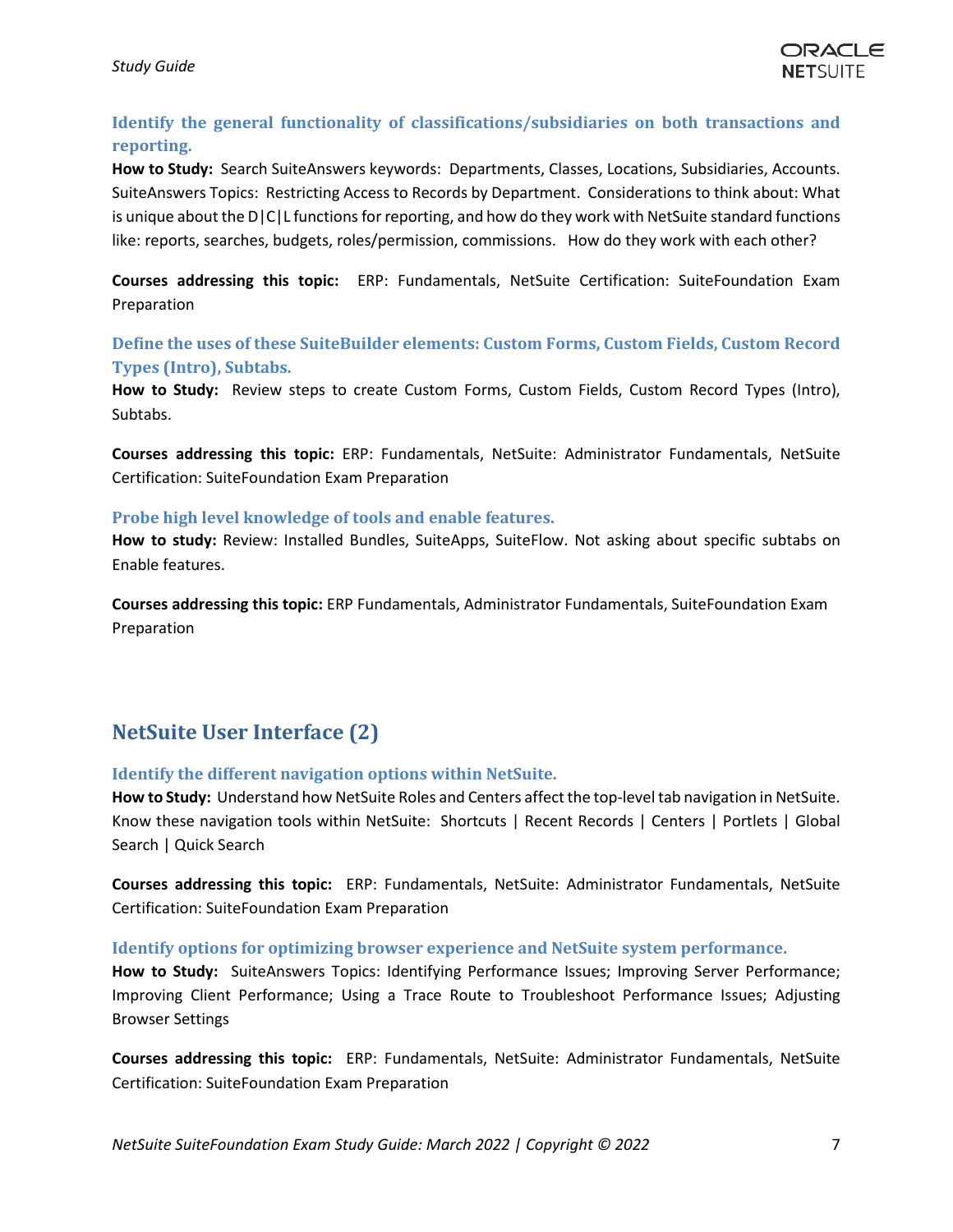#### <span id="page-7-0"></span>**Identify user-level preferences which modify the UI experience.**

**How to Study:** SuiteAnswers Topics: Enabling the Show Internal IDs Preference; Setting Preferences for Appearance; Improving Server Performance; Using Popup and Dropdown Lists

**Courses addressing this topic:** NetSuite Certification: SuiteFoundation Exam Preparation

#### <span id="page-7-1"></span>**Identify differences in the Shortcut dashboard portlet over the Shortcut menu icon.**

**How to study:** Search SuiteAnswers Keyword: Shortcuts Portlet, Portlet Types Table. Review differences between Shortcuts menu icon and Shortcuts dashboard portlet. Review Shortcuts dashboard portlet. Review different types of portlets and their possibilities.

**Courses addressing this topic:** SuiteAnswers: Portlet Types Table; Shortcuts Portlet

#### <span id="page-7-2"></span>**Identify tools for organizing daily activities, communicating, and sharing documents.**

**How to Study:** Know these features: Events, Tasks, Email, File Cabinet. Review options under Home > Set Preferences > Activities. SuiteAnswers Topics: Sending Email from NetSuite (and linked topics); Sending Email from Records

**Courses addressing this topic:** ERP: Fundamentals, NetSuite: Administrator Fundamentals

## <span id="page-7-3"></span>**Standard NS process flows (3)**

#### <span id="page-7-4"></span>**Identify how to set up Sales Force Automation.**

**How to Study:** Know how to set up these features: Lead routing through Sales Territories assigned to Sales Reps, online customer form, Customer type (Individual vs. Company), Contact Records. Know settings available under CRM Lists.

**Courses addressing this topic:** Sales Force Automation: Fundamentals

#### <span id="page-7-5"></span>**Identify elements in progressing through the sales cycle.**

**How to Study:** Know how Lead Conversion works. Understand how Sales Preferences interact with Lead | Prospect | Customer records, and Sales Transactions.

**Courses addressing this topic:** Sales Force Automation: Fundamentals

#### <span id="page-7-6"></span>**Identify fields and settings which affect quota and forecast reporting.**

**How to Study:** Recognize fields on the Quote/Estimate record. Know what settings under Sales Preferences affect Forecasts. Understand how Quotas are set and assigned, and how Forecasts can be edited or overwritten.

**Courses addressing this topic:** Sales Force Automation: Fundamentals

#### <span id="page-7-7"></span>**Identify how to set up and use Case Management.**

**How to Study:** Understand how these Support features are set up and used: Case routing, case forms setup, online case form, customer center

*NetSuite SuiteFoundation Exam Study Guide: March 2022 | Copyright © 2022* 8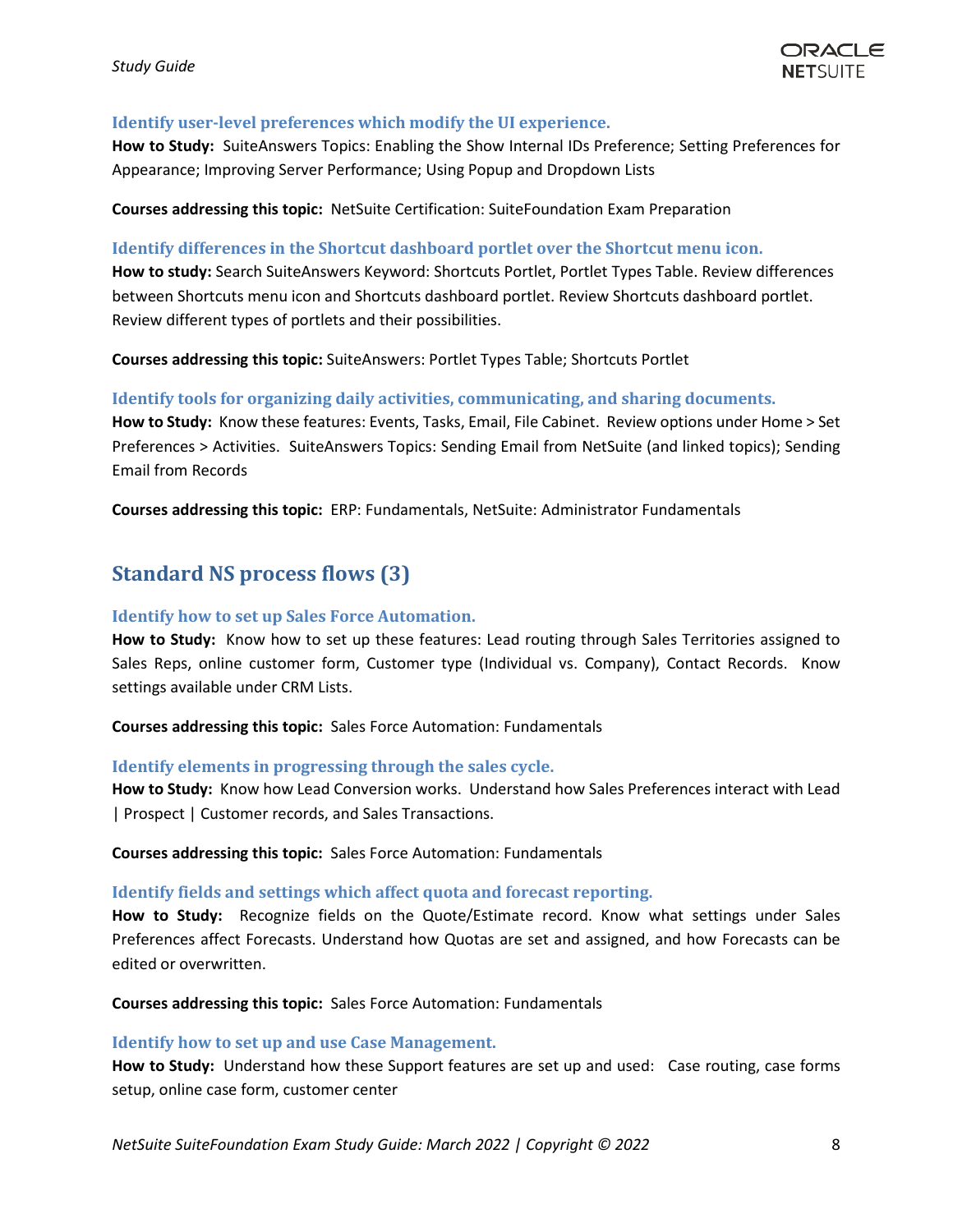#### *LCS Pass Course addressing this topic: Call to Resolution (Case Management)*

#### <span id="page-8-0"></span>**Identify how to set up and use marketing campaigns and SuitePromotions.**

**How to Study:** Understand how Marketing Campaigns are set up and tracked in NetSuite, including these components: Groups | Promotions | Promo Codes | Email or Marketing Templates | Campaign Metrics | Lead Nurturing| SuitePromotions.

**Courses addressing this topic:** Marketing Automation Workshop, NetSuite Certification: SuiteFoundation Exam Preparation

#### <span id="page-8-1"></span>**Identify how Sales Order form impacts downstream transactions and future GL impact.**

**How to Study:** SuiteAnswers Topics: Entering a Sales Order; Creating Invoices or Cash Sales from Sales Orders; The Standard Sales Order Form; Understanding Sales Transaction G/L Impact

**Courses addressing this topic:** ERP: Fundamentals, NetSuite Certification: SuiteFoundation Exam Preparation

#### <span id="page-8-2"></span>**Identify impact of controls on steps in order fulfillment.**

**How to Study:** Understand how these features work: fulfill, pick/pack/ship, accounting preferences around fulfillment, advanced shipping, drop-ship, special order, invoice in advance of fulfillment

**Courses addressing this topic:** ERP: Fundamentals, NetSuite Certification: SuiteFoundation Exam Preparation

#### <span id="page-8-3"></span>**Identify supported payment methods.**

**How to Study:** SuiteAnswers keywords: EFT, ACH, PayPal, Customer Payments, Credit Card Processing, Merchant Accounts, Electronic Payments

**Courses addressing this topic:** NetSuite Certification: SuiteFoundation Exam Preparation

## <span id="page-8-4"></span>**Identify how Return Authorization form impacts downstream transactions and future GL impact.**

**How to study:** Search SuiteAnswers keywords: Return Authorization (RMA) Forms

**Courses addressing this topic:** ERP Fundamentals, SuiteFoundation Exam Preparation

#### <span id="page-8-5"></span>**Identify impact of controls on steps in Return Management and issuing refunds.**

**How to Study:** SuiteAnswers topics: Customer Returns Process (and related topics within); Customer Return Management Workflow; Preferences for Customer Returns; Refunding a Cash Sale; Apply Credit Memo to a Cash Sale; Receiving a Customer Return

**Courses addressing this topic:** NetSuite Certification: SuiteFoundation Exam Preparation

#### <span id="page-8-6"></span>**Identify Item Types and best uses.**

**How to Study:** SuiteAnswers--know all the Item Types and the differences between them (how are they configured, how are they tracked for inventory, costing, G/L, Sales?) : Inventory, Non-Inventory, Service,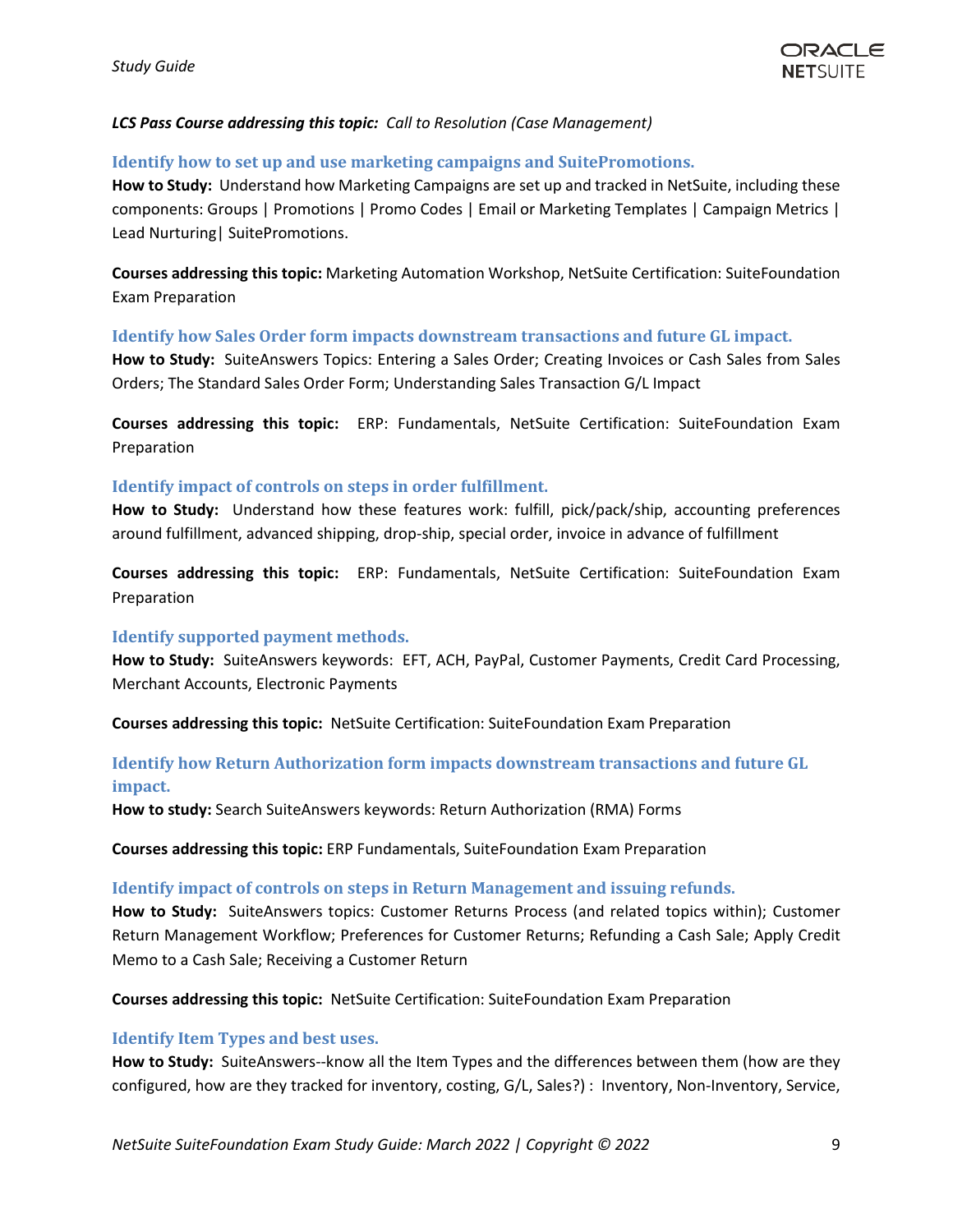Group, Kit/Package, Assembly, Matrix Item, Serialized, Lot-Numbered NOT ON EXAM: Lot numbered; Units of Measure; Manufacturing

**Courses addressing this topic:** ERP: Fundamentals, NetSuite Certification: SuiteFoundation Exam Preparation

#### <span id="page-9-0"></span>**Identify the impact of inventory transactions on inventory levels.**

**How to Study:** Know how all the transactions from Estimate to Invoice to Return can impact Inventory counts. NOT ON EXAM: Standard costing, Cost variance.

**Courses addressing this topic:** NetSuite Certification: SuiteFoundation Exam Preparation

## <span id="page-9-1"></span>**Identify the functionality of advanced inventory features and potential impacts of enabling them.**

**How to Study:** This only goes as far as Units of Measure, Multi-Location Inventory, Bins, Assemblies, Kits, Packages. NOT ON EXAM: Demand Planning or Manufacturing.

**Courses addressing this topic:** NetSuite Certification: SuiteFoundation Exam Preparation

#### <span id="page-9-2"></span>**Define sales pricing strategy options.**

**How to Study:** Understand these features: Quantity Pricing, Price Levels, Pricing Groups, Pricing Schedules, Multi-currency pricing, Customer-specific Pricing.

**Courses addressing this topic:** NetSuite Certification: SuiteFoundation Exam Preparation

#### <span id="page-9-3"></span>**Identify how billable items, time, and expenses flow to Invoice.**

**How to Study:** SuiteAnswers Topics: Billing Expenses to Customers, Understanding Time Tracking

**Courses addressing this topic:** N/A

#### <span id="page-9-4"></span>**Identify setup of approval and routing options for purchasing.**

**How to Study:** Look at the standard out of the box approval process for Purchase Requests. What are the controls? How does NetSuite determine when approval is required, and who can approve a Purchase Request? NOT ON EXAM: Purchase Requisitions and Custom Approval Routing

**Courses addressing this topic:** ERP: Fundamentals, NetSuite Certification: SuiteFoundation Exam Preparation

#### <span id="page-9-5"></span>**Identify controls and steps in Accounts Payable transactions processes and their GL impacts.**

**How to Study:** Understand how "Advanced Receiving" feature changes the Accounts Payable workflow. Understand which transactions impact accounting. Identify impact of changing price on Vendor Bill, after Items have been received. NOT ON EXAM: Blanket PO, 3-way match feature

**Courses addressing this topic** ERP: Fundamentals, NetSuite Certification: SuiteFoundation Exam Preparation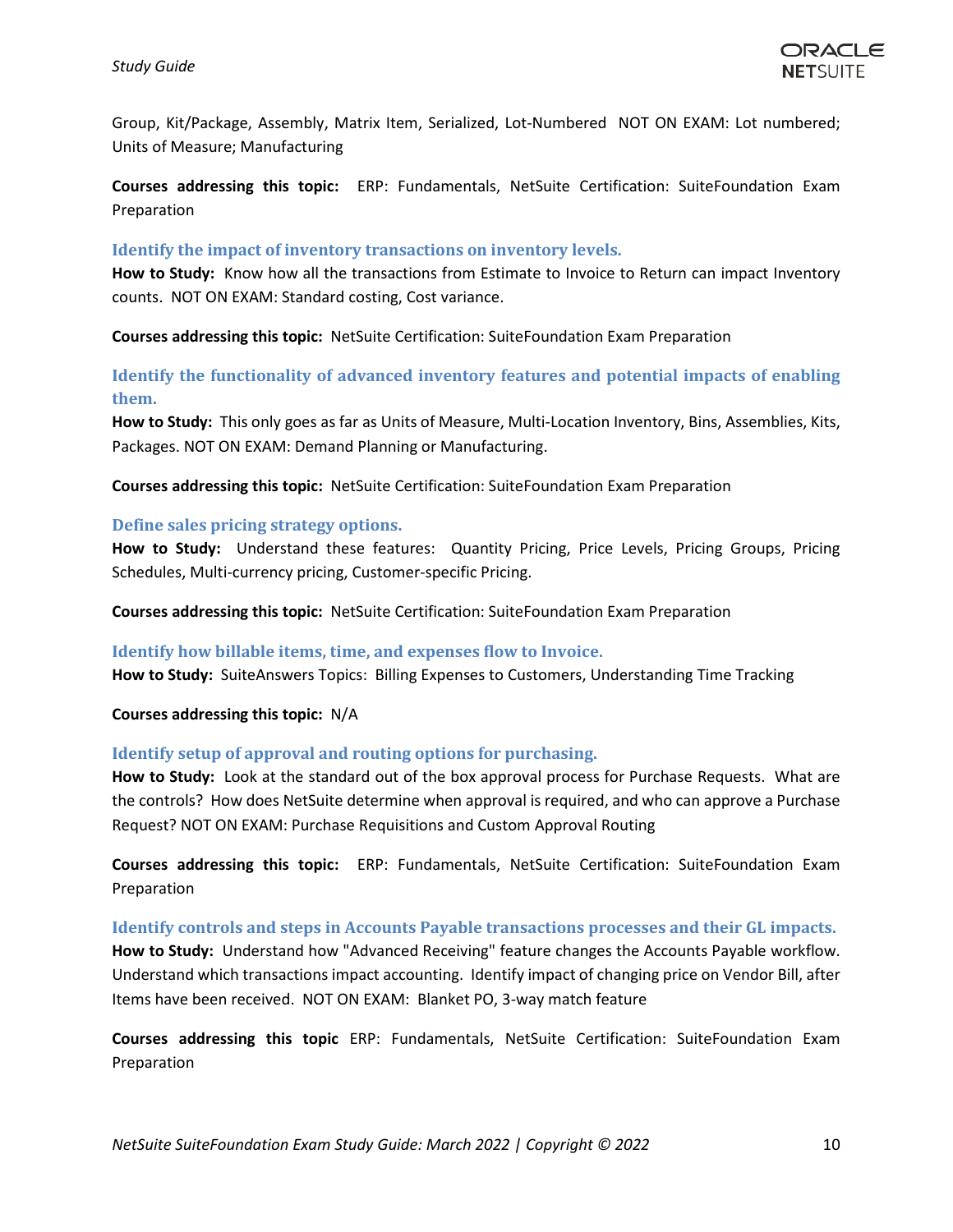# <span id="page-10-0"></span>**SuiteAnalytics (4)**

#### <span id="page-10-1"></span>**Identify options for finding records.**

**How to Study:** SuiteAnswers keywords: Global Search, Reports, Lists

**Courses addressing this topic:** ERP: Fundamentals, SuiteAnalytics: Financial Reports & Searches

#### <span id="page-10-2"></span>**Define elements of building a saved search.**

**How to Study:** Understand these elements of a custom saved search: criteria, results, available filters, audience, highlighting, formula. Know how these Home > Set preferences settings change the way Saved Searches behave: Show Inactive, Show List when only 1 result, main line for transactions NOT ON EXAM: summary types, SQL, joins, html,

**Courses addressing this topic:** SuiteAnalytics: Reports & Searches, SuiteAnalytics: Financial Reports & **Searches** 

#### <span id="page-10-3"></span>**Understand uses of different types of Portlets.**

How to study: Search SuiteAnswers Keywords: Portlet Types Table (e.g. KPIs, KPI Meter, KPI Scorecard, My Login Audit portlet etc.)

**Courses addressing this topic:** ERP Fundamentals, SuiteAnalytics Series - Essential KPIs and Dashboard Metrics (All Releases)

<span id="page-10-4"></span>**Define the use of the following data management tools: Inline Editing, Mass Updates, csv imports, csv export, duplicate detection, Delete All Data.** 

**How to Study:** Research each of these keywords in SuiteAnswers

**Courses addressing this topic:** NetSuite: Administrator Fundamentals, NetSuite Certification: SuiteFoundation Exam Preparation

## <span id="page-10-5"></span>**Maintenance, Resources, and Data Security (5)**

#### <span id="page-10-6"></span>**Identify best practices in working with NetSuite Support.**

**How to Study:** SuiteAnswers topic: Check the NetSuite Account number and environment that you're logged in.; Support Phone Menu Routing Options

**Courses addressing this topic:** NetSuite Certification: SuiteFoundation Exam Prep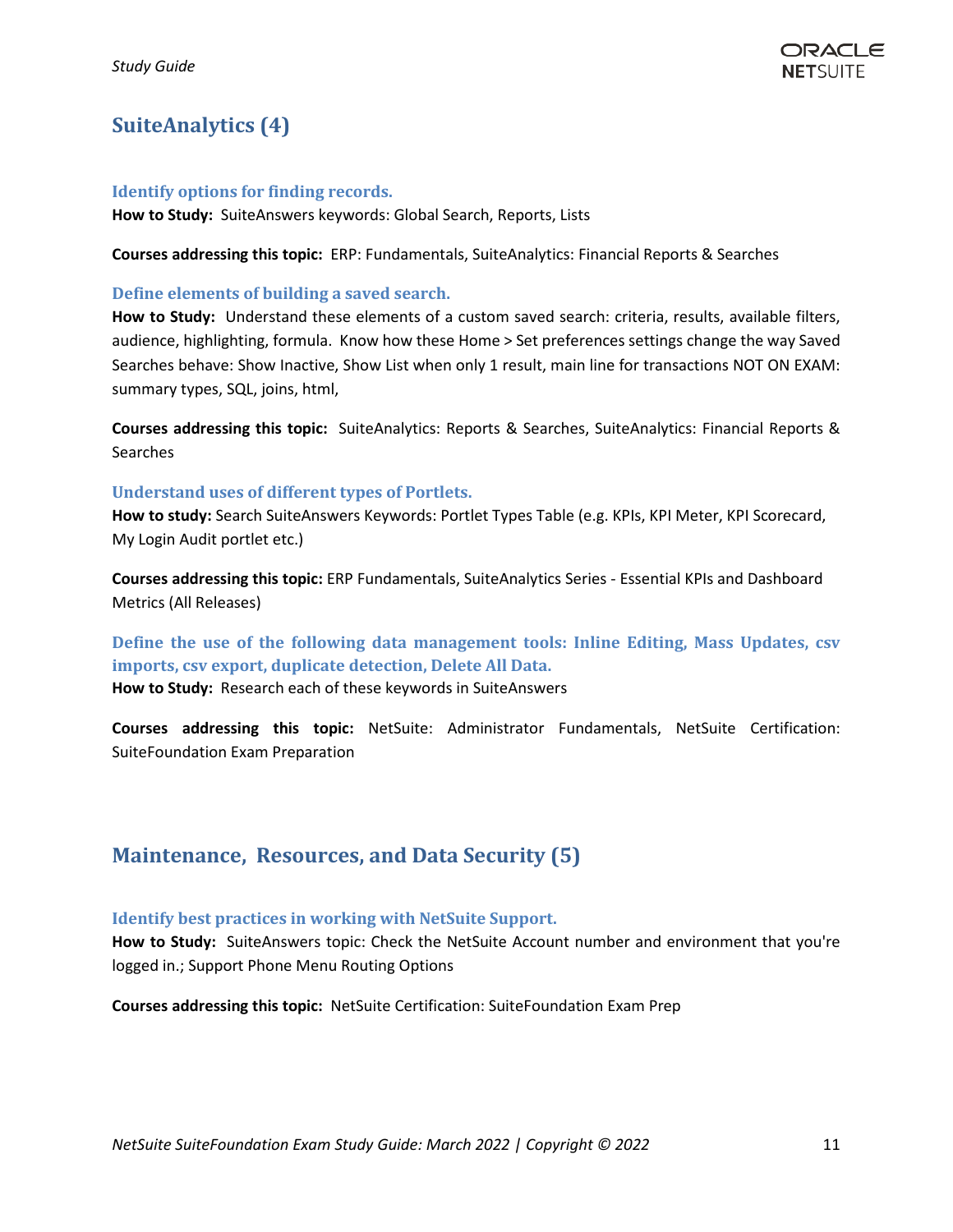## <span id="page-11-0"></span>**Identify the resources to use to locate information on help, functionality, SuiteApp, enhancements, or "Best Practices", user discussion.**

**How to Study:** Know these resources: SuiteAnswers, Learning Center, Help User Guides, User Group, status.netsuite.com, Suiteapp.com, SuiteIdeas (Enhancement Center). SuiteAnswers keywords: SuiteApps; SuiteIdeas, Best Practices, User Group. SuiteAnswers Topics: Tips for Effective Global Searches.

**Courses addressing this topic:** NetSuite Certification: SuiteFoundation Exam Prep

#### <span id="page-11-1"></span>**Identify resources to learn about NetSuite Release Cycles and New Features.**

**How to Study:** SuiteAnswers Topics: Release Preview Notifications; More New Release Resources; Preparing for Testing

**Courses addressing this topic:** ERP: Fundamentals, NetSuite: Administrator Fundamentals, NetSuite Certification: SuiteFoundation Exam Preparation

#### <span id="page-11-2"></span>**Select options for controlling access to data when creating custom roles.**

**How to Study:** SuiteAnswers keywords: data access by role, Restrict CSV import and export permissions, and Delete All Data. SuiteAnswers topic: Best Practices for NetSuite Administrators (Intermediate) - SuiteWorld 2012

**Courses addressing this topic:** NetSuite: Administrator Fundamentals, NetSuite Certification: SuiteFoundation Exam Preparation

#### <span id="page-11-3"></span>**Identify strategies in creating custom roles.**

**How to Study:** How do you control access to sensitive data when constructing custom roles? Which permissions are especially sensitive? Is it better to create custom roles or use standard out-of-the-box roles? How do you test this control? SuiteAnswers topic: Best Practices for NetSuite Administrators (Intermediate) - SuiteWorld 2012

**Courses addressing this topic:** NetSuite: Administrator Fundamentals, NetSuite Certification: SuiteFoundation Exam Preparation

#### <span id="page-11-4"></span>**Define user authentication functionality.**

**How to Study:** SuiteAnswers Topics: Updating Security Questions; Getting Access When You Forget Your Password; Two-Factor Authentication

**Courses addressing this topic:** NetSuite: Administrator Fundamentals, NetSuite Certification: SuiteFoundation Exam Preparation

#### <span id="page-11-5"></span>**Identify steps to set up security questions.**

**How to study:** Search SuiteAnswers topics: Setting Up Security Questions; If You Forget the Answers to Your Security Questions.

**Courses addressing this topic:** ERP Fundamentals, Administrator Fundamentals